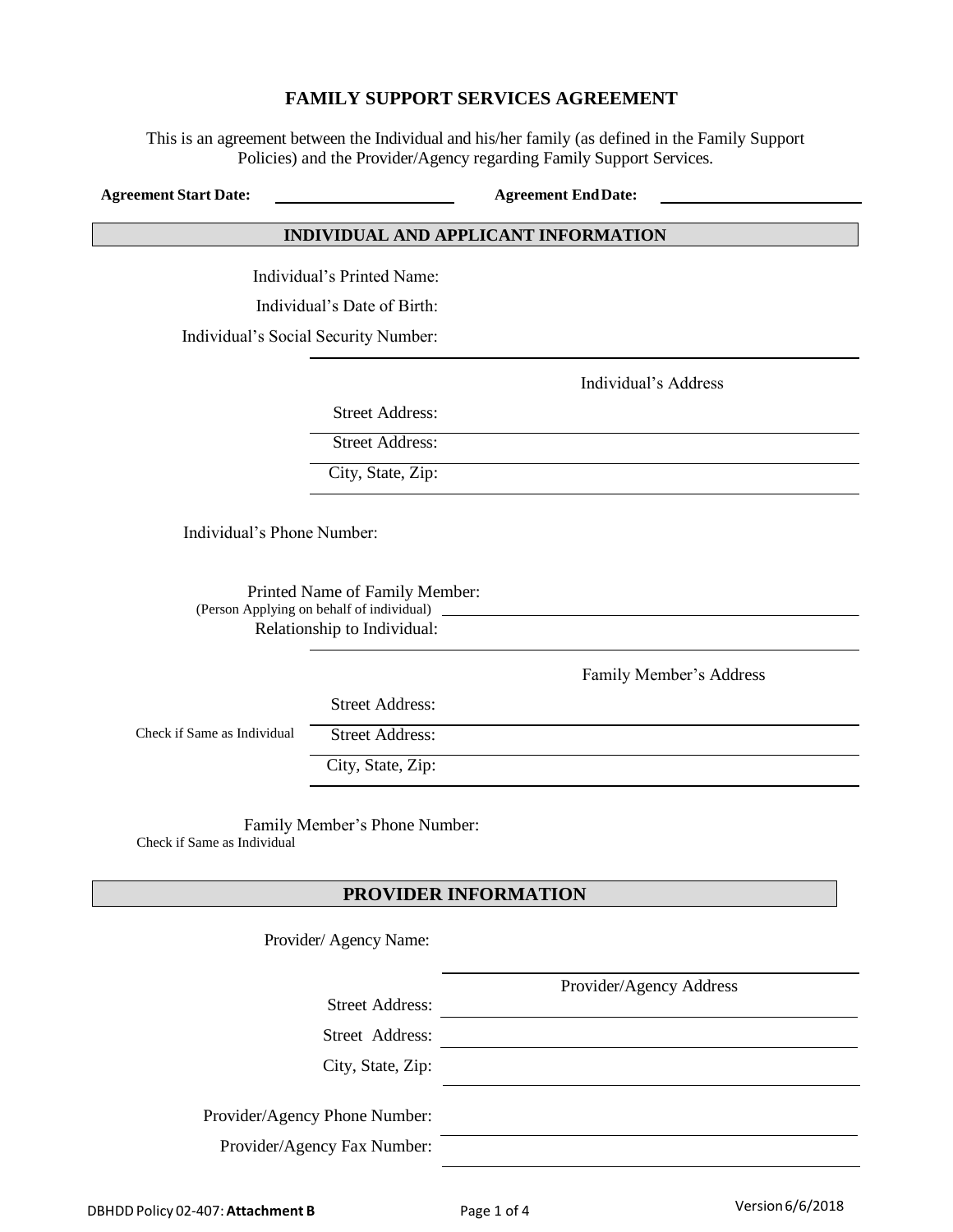# **Individual/Applicant Family Support Services Acknowledgements:**

| <b>Initials</b> | I, as the Individual/Applicant attest and agree with the following statements:                                                                                                                                                                                                                                                                     |  |  |  |
|-----------------|----------------------------------------------------------------------------------------------------------------------------------------------------------------------------------------------------------------------------------------------------------------------------------------------------------------------------------------------------|--|--|--|
|                 | Attests that the Individual is residing in the family home within the community or the Family Support<br>funds are to be used to prepare the home and the family for the return of the Individual (i.e., member with<br>the developmental disability) from alternate care placement.                                                               |  |  |  |
|                 | Understands and acknowledges that Family Support Services are neither an entitlement nor a grant,<br>and are provided as services to assist in maintaining a cohesive family unit and to assist the<br>Individual to live at home in the community.                                                                                                |  |  |  |
|                 | Understands that a determination of eligibility for Family Support Funding does not guarantee receipt of<br>and funding for such services/goods.                                                                                                                                                                                                   |  |  |  |
|                 | Understand that a determination of eligibility for Family Support Services is not a determination of<br>eligibility for other DBHDD Services, including, but not limited to, State Funded Services and the NOW,<br>and COMP Waivers.                                                                                                               |  |  |  |
|                 | Understand and acknowledge that Family Support Services are provided only in the event that<br>comparable services are not available and/or cannot be funded through other programs (including, but<br>not limited to Medicaid, Medicare, charitable organizations, etc.).                                                                         |  |  |  |
|                 | Attests that the Individual and his/her family will seek other funding resources for similar or related<br>Services/goods, when such funding resources are identified as a payer of such services/goods.                                                                                                                                           |  |  |  |
|                 | Understand and acknowledges that Family Support Services is a needs-based program.                                                                                                                                                                                                                                                                 |  |  |  |
|                 | Understand and acknowledges that services/goods requested are not available through the<br>Individualized Education Plan (IEP) and protected by Individuals with Disabilities Education Act<br>(IDEA), and the responsibility of funding through the Local Education Authority (LEA).                                                              |  |  |  |
|                 | Understands and acknowledges that funding levels may change without prior notification                                                                                                                                                                                                                                                             |  |  |  |
|                 | Understands and acknowledges that all funding available through Family Support Services will be used<br>solely for the purpose(s) documented on the Individual Family Support Plan (IFSP), and to benefit the<br>individual diagnosed with a Developmental Disability.                                                                             |  |  |  |
|                 | Understands and acknowledges that all services and goods requested must be related to the<br>developmental disability and are requested for the sole purpose of assisting the family to stay together<br>as a family unit, and to assisting the individual to remain in the community setting.                                                     |  |  |  |
|                 | Understands and acknowledges that only the services/goods listed in the Individual Family Support<br>Plan (IFSP) will be provided and such services/goods are limited to the rate, frequency, and<br>funding identified. Any services/goods not listed on the Individual Family Support Plan are not<br>eligible for funding and/or reimbursement. |  |  |  |
|                 | Understands and acknowledges that Family Support funds cannot be advanced to the Applicant or to any<br>provider of services under any circumstances.                                                                                                                                                                                              |  |  |  |
|                 | Understands the continued need for Family Support Services will be re-evaluated no less than annually.                                                                                                                                                                                                                                             |  |  |  |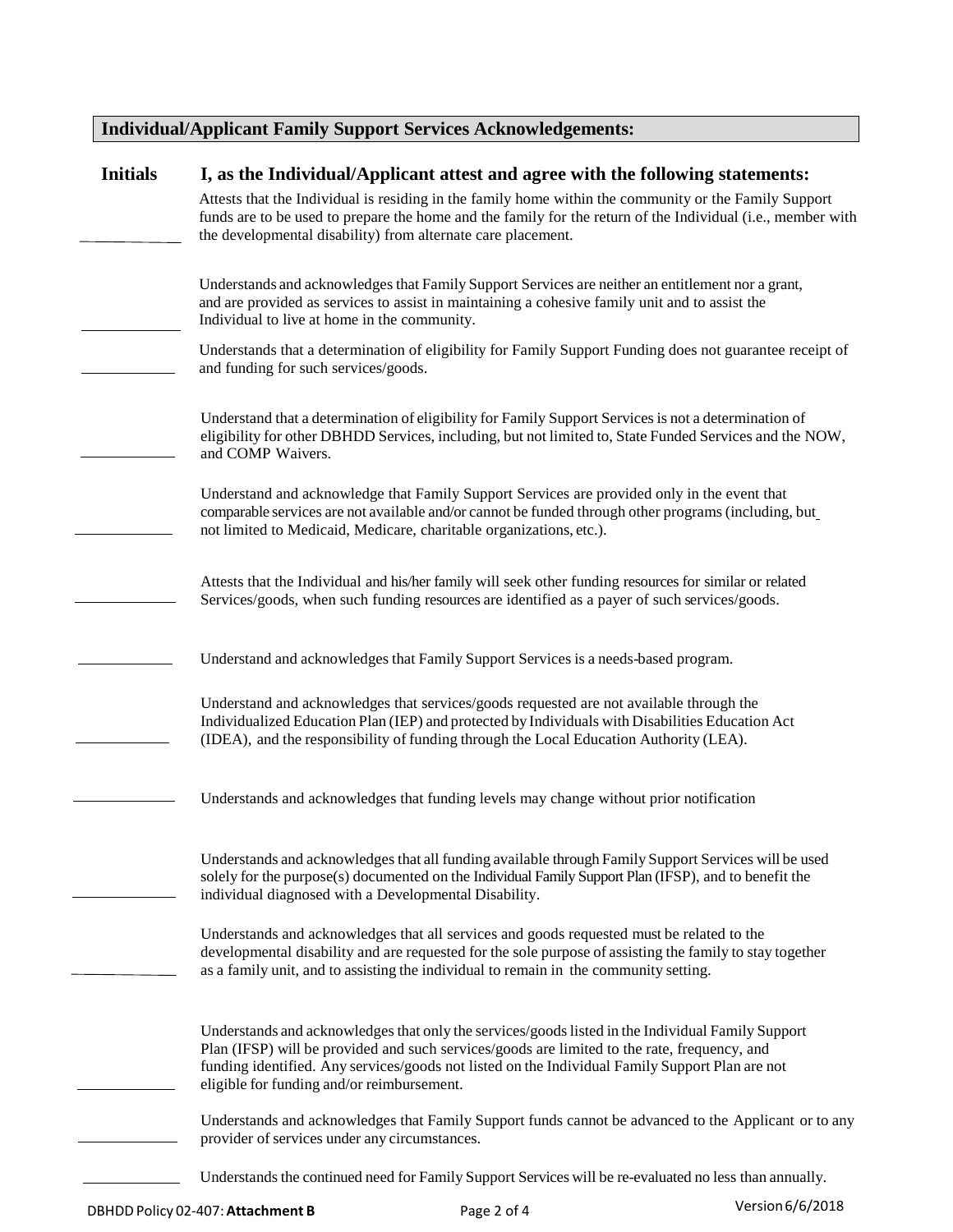Understands and acknowledges that the individual must present receipts or other documentation to verify any expenses for which the individual requests payment or reimbursement, and that all requests for reimbursement must comply with Family Support Services Policy. Understands that all direct reimbursement requests must be pre-authorized by the provider, and listed on the IFSP. Understands that any misrepresentations of expenses or other attempt to misappropriate these funds is strictly prohibited and is subject to legal action, and will result in the lifetime restriction of receiving any future funds/services/goods through Family Support Services, by the applicant and the individual.

Understands and acknowledgesthat any misrepresentation of Individual's needs, will result in immediate discontinuation of services, in the Individual's lifetime restriction of receiving any future funds/services through Family Support Services and the Individual by the applicant will be responsible to paying back any funds received based on such misrepresentation(s) or misappropriation(s).

Understands and acknowledges that the Individual must provide supporting documentation verifying Family Support Services as the payer of last resort, including but not limited to; insurance denials, lack of insurance coverage, verification of lack of funding from community based resources.

Understands and acknowledges that any individual providing respite services as part of Family Support must be on a region maintained "List of Approved Respite Providers" prior to providing any respite Services. (Reimbursement for any Services provided prior to being approved, will not be eligible for funding under Family Support Services)

Understands and acknowledges that Family Support funds may not be used to reimburse funds already spent by the family prior to applying and being approved for Family Support Services, and/or may not be used to reimburse/fund services that are not specifically listed on the IFSP.

Understands and acknowledges that if the provider/agency determines that the annual funding amount will not be exhausted before end date of the Individualized Family Support Plan, the provider/agency has the right to reduce and/or remove funds without prior notification.

Understands and acknowledges that failure to utilize any funding allocated on the Individualized Family Support Plan will result in the potential for the individual to be placed on a waiting list for funding, until such time as funding becomes available.

Understands and acknowledges that recipients of Family Support Services program, as a nonentitlement program are not eligible to file appeals for services/goods, and or changes to funding.

Understands and acknowledges specific guidelines regarding distribution of funds may vary from agency to agency within the state.

Understands and acknowledges that families can only receive Family Support Services from one Provider/Agency at time. Families agree only to change Provider/Agency with justification regarding service needs justification, and cannot change agencies based on funding limits only.

Agrees to utilize Family Support Services in compliance with all applicable policies, including the requirements for service providers.

I verify that I have provided complete and accurate information to Provider / Agency regarding Individual's efforts to obtain services through other programs, and regarding and Individual's resources and needs, and that Family Support Services is the payer of last resort on all goods/services listed on the Individualized Family Support Plan.